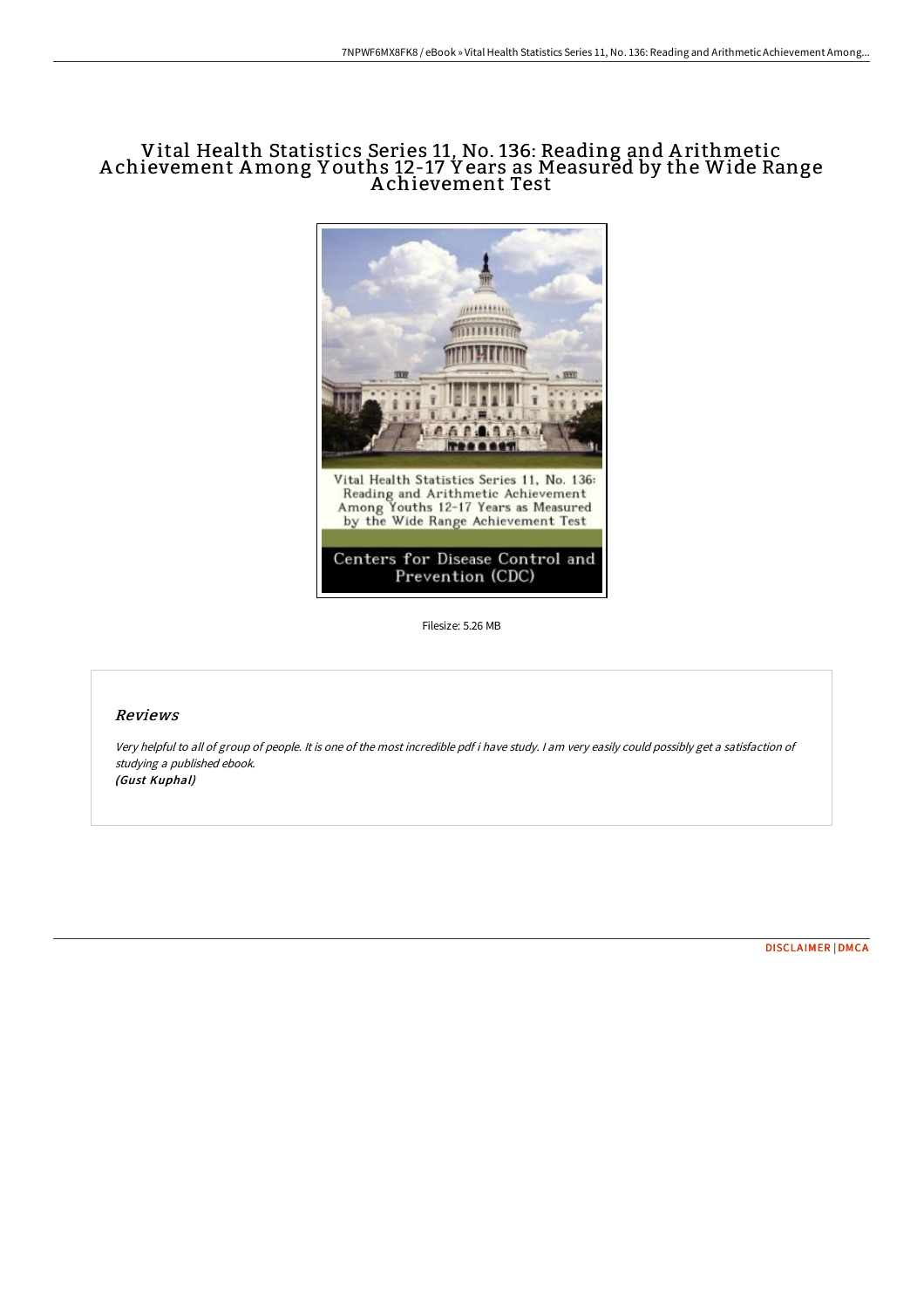## VITAL HEALTH STATISTICS SERIES 11, NO. 136: READING AND ARITHMETIC ACHIEVEMENT AMONG YOUTHS 12-17 YEARS AS MEASURED BY THE WIDE RANGE ACHIEVEMENT TEST



To save Vital Health Statistics Series 11, No. 136: Reading and Arithmetic Achievement Among Youths 12-17 Years as Measured by the Wide Range Achievement Test PDF, remember to refer to the button under and download the ebook or have access to additional information which might be relevant to VITAL HEALTH STATISTICS SERIES 11, NO. 136: READING AND ARITHMETIC ACHIEVEMENT AMONG YOUTHS 12-17 YEARS AS MEASURED BY THE WIDE RANGE ACHIEVEMENT TEST book.

Bibliogov, United States, 2012. Paperback. Book Condition: New. 246 x 189 mm. Language: English . Brand New Book \*\*\*\*\* Print on Demand \*\*\*\*\*.The Centers for Disease Control and Prevention (CDC) is a United States federal agency under the Department of Health and Human Services headquartered in the Greater Atlanta area in Georgia. It works to protect public health and safety by providing information to enhance health decisions and it promotes health through partnerships with state health departments and other organizations. The CDC focuses national attention on developing and applying disease prevention and control (especially infectious diseases), environmental health, occupational safety and health, health promotion, injury prevention and education activities designed to improve the health of the people of the United States. The CDC writes and distributes hundreds of publications reviewing projects, explaining recent research, detailing new diseases, educating the public, and more. These publications work to spread the message and further instill the mission for which the CDC works. Among these publications include titles like: Disability and Health in the United States, Nutrition Monitoring in the United States, and The 25th Anniversary of the National Health Survey.

Read Vital Health Statistics Series 11, No. 136: Reading and Arithmetic [Achievement](http://www.bookdirs.com/vital-health-statistics-series-11-no-136-reading.html) Among Youths 12-17 Years as Measured by the Wide Range Achievement Test Online

Download PDF Vital Health Statistics Series 11, No. 136: Reading and Arithmetic [Achievement](http://www.bookdirs.com/vital-health-statistics-series-11-no-136-reading.html) Among Youths 12-17 Years as Measured by the Wide Range Achievement Test